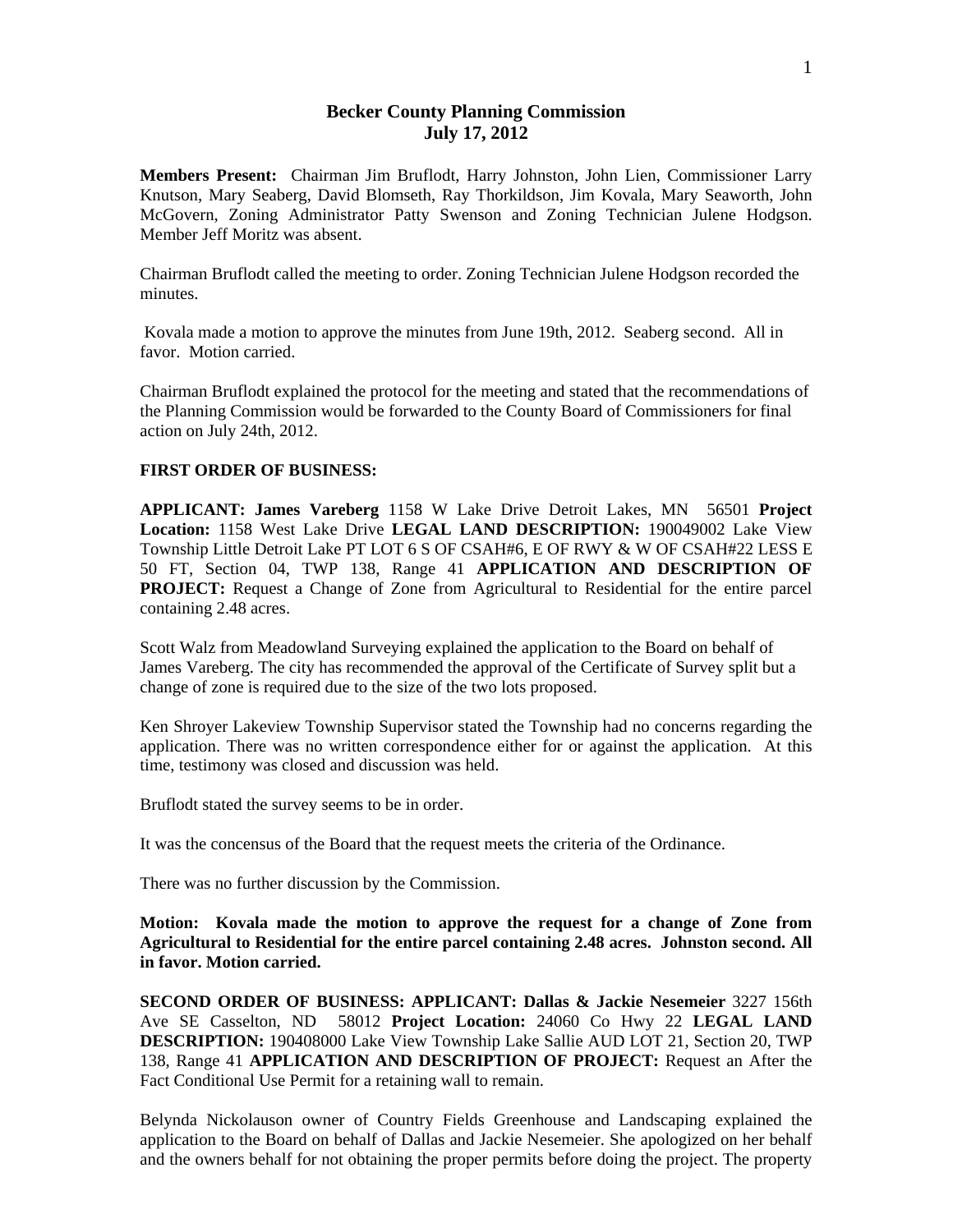owner had a concrete sidewalk parallel to the shoreline that was falling in and the roots were showing from the trees in that area. Belynda stated she discussed the different applications as to what would correct the problem and this is what the owners requested. The high water took out the sand and aggregate from under the sidewalk, causing erosion. Lien asked if the owners requested the retaining wall or requested to stabilize the property. Belynda stated the owners requested the retaining wall for stabilization. She further stated her first suggestion would have been to rip-rap, but the existing rip-rap area was already falling in. Belynda explained how the area was constructed and how further repair was conducted to the project last year. Kovala asked why they did not rip-rap the area instead. Belynda stated the fear was with the smaller rocks they would just roll back and forth with ice push. Bruflodt stated rip-rap is a natural solution, sometimes taking something like this back out may cause more damage, but in this case it appears rip-rap could have been an option. Lien presented the question to the Board- would they have approved the request if it would have come before the Board before the project was done. He read Chapter 6 Section 8… no other alternative…minimum necessary to control erosion. Lien stated if it came before the Board first, he does not feel the request would have met all of the criteria. Thorkildson noted the adjacent properties complied with rip-rapping their properties and he feels this request would be detrimental to the area.

Ken Shroyer Lakeview Township Supervisor was present but did not take a position with the request. There was written correspondence on file from Donna Knutson against the application. At this time, testimony was closed and discussion was held.

Kovala stated he did not feel the retaining wall was necessary to correct the erosion problem, he stated rip-rap would be a better solution. He noted he did not want this property to set precedent for other properties to construct retaining walls where nautral rip-rap can surfice. Knutson stated this would not have been allowed if it were have come in front of the Board first and he wanted the Board to recall that others have had to remove retaining walls that were requested after construction and the Board denied. Seaberg noted the neighboring properties show that rip-rap works to control the erosion problems. Bruflodt stated there was some erosion occuring where the old rip-rap was due to age, but that could have been corrected.

There was no further discussion by the Commission.

**Motion: Lien made a motion to deny the request for an After the Fact Conditional Use Permit for a retaining wall to remain due to the request does not meet the critieria of the Ordinance. Kovala second. All in favor to deny. Motion denied.** 

**THIRD ORDER OF BUSINESS: Denise & Dale Geritz for Serenity Hollow LLC** 102 Fairway Drive Casselton, ND 58012 Project Location: 40342 Little Toad Road **LEGAL LAND DESCRIPTION:** 150234000 Height of Land Township Little Toad Lake PT LOT 2 BEG 40' S & 31.4' E OF NE COR LOT 3 GOR BCH TH SE 297.76' NE 235' AL RD NW 194.21' & W 280' TO BEG, Section 24, TWP 139, Range 39 **APPLICATION AND DESCRIPTION OF PROJECT:** Request a Conditional Use Permit for Seasonal Rental of 3 existing buildings on parcel.

Denise Geritz explained the application to the Board. The property is one tract and the proposal would allow the use of the three existing structures to be rented for seasonal use. The request is for renters to be able to utilize the property May through September. The septic systems will be upgraded and sized to accommodate what is proposed on the property. Lien noted the Geritz owns adjacent property and was wondering if the renters would use that property for access to the lake. Geritz stated the rental property would have access through the public access landing. The property will not be marketed as lakeshore property but rather country rental property with use through a public access for lake enjoyment. Seaberg asked if this property would be in any way tied to their resort property to which Geritz stated no, this is a separate venture.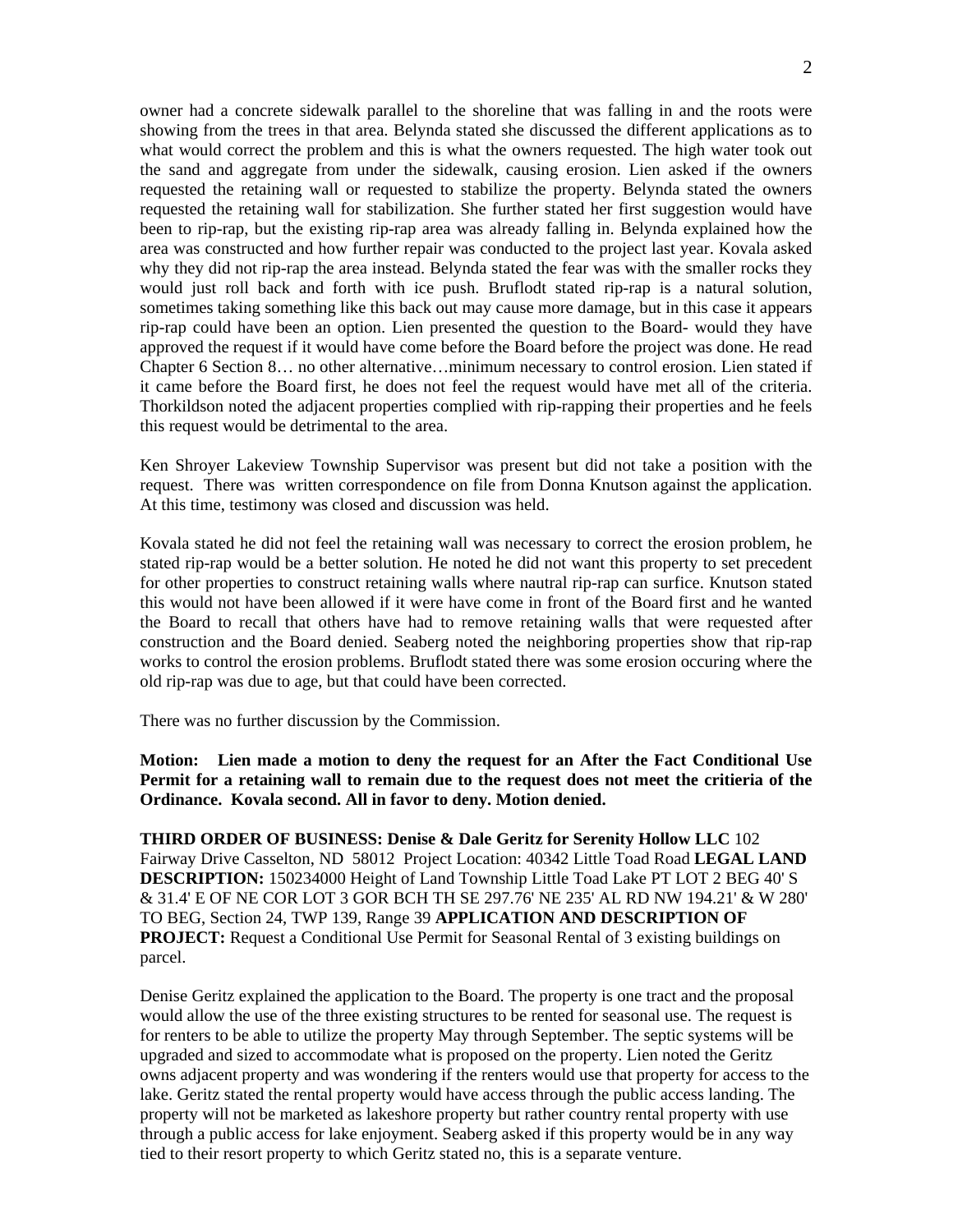No one spoke in favor or in opposition to the application. There was written correspondence on file from Jeff Bulger and Stephen Blaske stating some concerns regarding the access rights to the lake and defining seasonal renters. At this time, testimony was closed and discussion was held.

Lien stated they could apply a stipulation as far as using the lake and access to the lake. Geritz stated that will be apart of the rental agreement. Bruflodt stated the motion could state no riparian rights unless by way/through the public access. Knutson stated the owners do an excellent job with the existing resort and there has been no previous problems with anything.

There was no further discussion by the Commission.

**Motion: Kovala made a motion to approve a Conditional Use Permit for seasonal rental on the property as the plan submitted based on the fact that the use would not be detrimental to the area. The renters will not have riparian rights other than use of the public access area. Seaberg second. All in favor. Motion carried.** 

**FOURTH ORDER OF BUSINESS: Bruce or Connie Husby** P.O. Box 348 Circle Pines, MN 55014 **Project Location:** 38866 Height of Land Front Road **LEGAL LAND DESCRIPTION:** 150076000 Height of Land Township Height of Land Lake BEG 204.2' S & 115.4' SW OF NE COR LOT 2 N OF HWY TH SW 50' NW TO LAKE NE 50' & SE 145.6 FT TO BEG, Section 10, TWP 139, Range 39 **APPLICATION AND DESCRIPTION OF PROJECT:** Request a Change of Zone from Commercial to Residential.

Robert Jernberg with Action Realty explained the application to the Board on behalf of Bruce and Connie Husby. The property along the State Hwy 34 corridor was zoned Commercial in 1971 as part of the original comprehensive plan. The property is currently being used as a single residential living property. The request of the change of zone to residential would allow the resale of the property and/or improvements in the future. Jernberg stated the banks won't allow loans on a Commercial property that has a residential home, the zone should match the use.

No one spoke in favor or in opposition to the application. There was no written correspondence either for or against the application. At this time, testimony was closed and discussion was held. At this time, testimony was closed and discussion was held.

Johnston stated the property is residential by nature, and if they cannot obtain loans, it makes the property unsellable.

There was no further discussion by the Commission.

**Motion: Johnston made a motion to approve a change of zone from Commercial to Residential as submitted due to the request would not be detrimental to the area. Lein second. All in favor. Motion carried.** 

**FIFTH ORDER OF BUSINESS: Don Busker** 20114 Co Rd 131 Detroit Lakes, MN 56501 **Project Location:** 20114 Co Rd 131 **LEGAL LAND DESCRIPTION:** 170035000 Lake Eunice Township Little Cormorant Lake N1/2 OF GOVT LOTS 2 & 3 LESS 1.50 AC IN NE COR & EX DED RD & EX 30 AC IN GOVT LOT 3 & EX 5.88 AC PLAT SHERMN SHRS 2ND & EX 11.12 AC SHERMN SHRS 3RD, Section 04, TWP 138, Range 42 **APPLICATION AND DESCRIPTION OF PROJECT:** Request an approval for a Certificate of Survey for Tract A (34,355 sq ft) and a Change of Zone from Agricultural to Residential. Tract A is to be attached to the adjacent lakeshore parcel across the road and Tract A and the lakeshore parcel cannot be sold one away from the other.